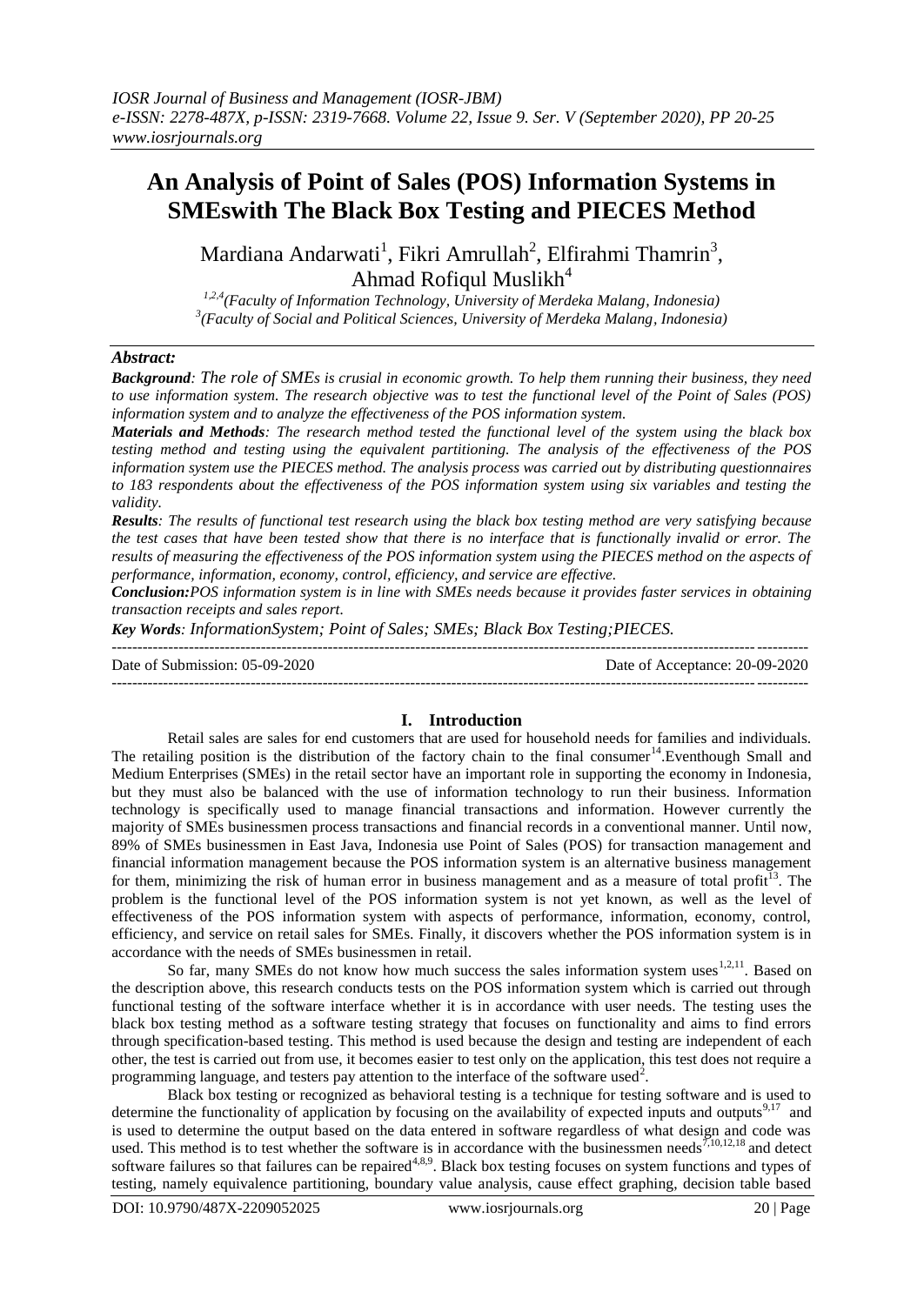testing, and error guessing<sup>17</sup>. The test results in the test case table are used as a conclusion whether the Point of Sales (POS) is successful in the test, then a test table for input, expected results, output, and conclusions is made.

Meanwhile PIECES framework is a framework used to classify problems that exist in the scope definition of system analysis. The analysis of the information system effectiveness of the PIECESis performance, information, economy, control, efficiency, and service because the PIECES method is the basis for obtaining more specific issues. Its function is to assess the effectiveness of the POS information system.

The POS information system is software that is specifically for sales transactions (supermarkets/ minimarkets, restaurants, cafes, and others) and is designed to help produce sales reports so that they can produce information related to sales<sup>5,16</sup> for customers, stakeholders, and retail business managers at SMEs<sup>13</sup>. POS consists of stock management, purchasing and sales reporting, customer and supplier management, transaction security standards (passwords), and the return process<sup> $\delta$ </sup>.

### **II. Material And Methods**

The target of this research is the owner, leader, and cashier at retail SMEs who use the POS information system for at least six months. The first stage is to carry out the functional test of the POS information system with the black box testing method through an interface test, equivalence partitioning. The following sections are related to the sales process and its relation to the menu or tools used in the POS which are presented in the flow diagram of the POS retail sales process context.



**Figure no 1**: Context Diagram Flow of POS Retail Sales Process

Figure no 1 illustrates the flowchart of the EDP section recording the identity of products on the inventory menu (INV) and entry of merchandise transactions purchased on the purchases invoice (PI) menu in the sales information system (SIP). The consumer share makes purchases that affect the purchases invoice (PI) menu, inventory (INV) because it reduces products, and makes payments from the bank cash menu on the SIP. The cashier makes cash sales entries using the sales invoice (SI) menu, bank cash (CB) to receive payments, and generates sales reports in the sales report (SR) menu on SIP. Meanwhile, the owner leader receives financial reports from the financial report (FC) menu on SIP.

| <b>Related Part</b> | Task                                                                                                                                                                                                                              |
|---------------------|-----------------------------------------------------------------------------------------------------------------------------------------------------------------------------------------------------------------------------------|
| EDP                 | (1) Enter the name of the products to be sold.<br>(2) Record the number of items in the inventory.<br>(3) Check incoming and outgoing products                                                                                    |
| Cashier             | (1) Entering product sales transactions through cash sales and sales returns based<br>on notes obtained from waiters.<br>(2) Print out the total sales (sales receipt) that must be paid by customers<br>(3) Recap a sales report |
| Owner/Leader        | (1) Receive sales reports on all sales transactions.<br>(2) Taking decisions on the procurement of products to be sold (added, reduced,<br>or replaced by products)                                                               |

**Tabel no 1:** User Interface on Point of Sales (POS)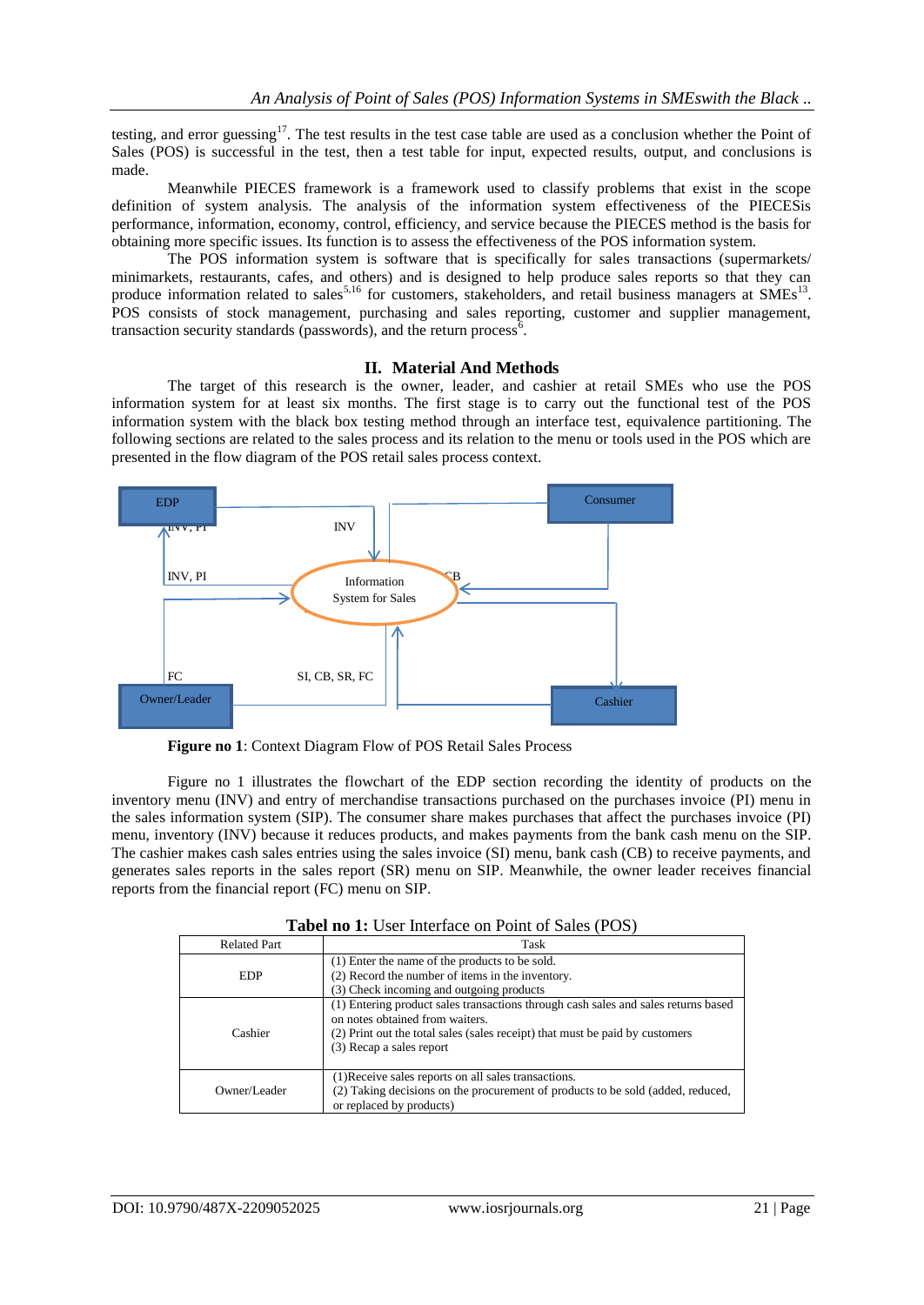Table no 1 describes the related parts and tasks of the user interface using Point of Sales (POS) and the tasks of each user who is a respondent.



**Figure no 2**:Flow of Sales and User Interface Process

Figure 2 describes the process of the POS retail sales information system flow which explains the task of Entry Data Processing (EDP), which is to enter data (input and output) in the sales section to enter the name of the item in inventory, the number of stock items, and the selling price of the products. Meanwhile, customers choose products at outlets or retail stores then they are brought to the cashier for cash payments. Customers get a receipt from the cashier for the products purchased. The cashier always reports sales results, namely sales reports.



**Figure no 3**. Flow of POS Retail Sales Information System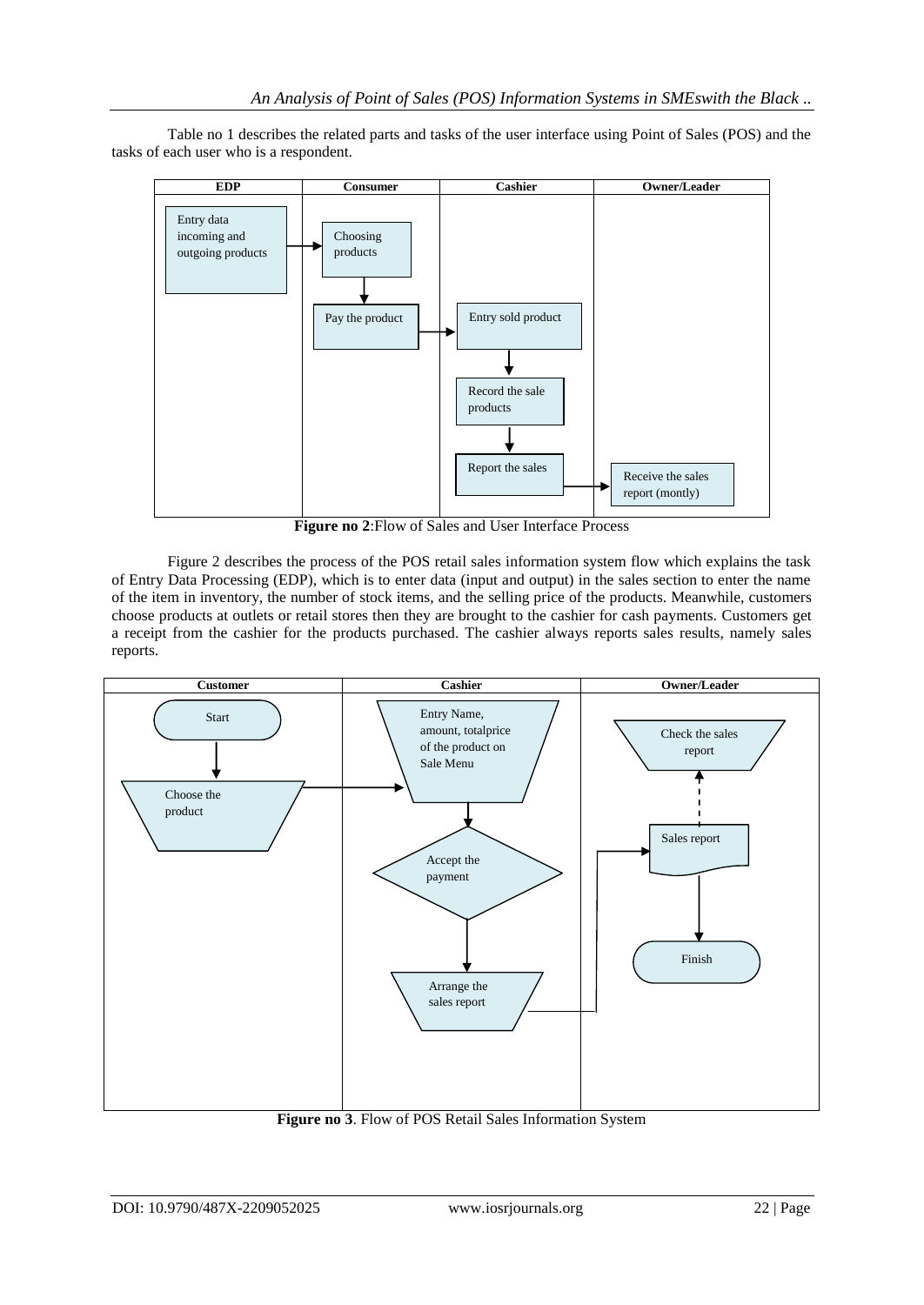Figure no 3 describes the sales process using POS. The cashier section that is directly related to POS enters the name of the item, the number of products, and the total paid by the customer. Then the manager receives financial reports, especially sales reports that have been made by the cashier.

The second stage of the effectiveness of the POS system was analyzed with the PIECES method consisting of performance, information, economy, control, efficiency, and service variables. This type of research is descriptive quantitative. This stage was carried out by the observation technique by distributing questionnaires online to 183 respondents using the PIECES framework domain in the POS information system. This questionnaire uses Likert scale with a value of 1–5 (very ineffective– very effective). The questionnaire was made based on the PIECES framework analysis with the research object of SMEs retail sales entrepreneurs in East Java, Indonesia. Furthermore, the results of the distribution of the questionnaires are tabulated and tested for the validity of the performance, information, economy, control, efficiency, and service variables. The validity test aims to determine whether the primary data obtained is relevant to the goal. If r count is bigger than  $($ >) r table (2-sided test with sig. 0.05), the statement item is declared valid.

### **III. Result and Discussion**

SMEs retail businessmen who use Point of Sales (POS) information systems was tested by using POS. Furthermore, functional testing is carried out by cashiers, owners, and leaders using the black box testing method through the planning and design stages. This stage collects interview data about the need for item data entry, entry of purchase and sale transactions, preparation of purchase and sales reports. The design stage is carried out with the interface of the POS information system for the inventory, purchases, sales, cash bank, financial reports, user id and password menu. The results of the POS information system functional test are presented in table no 2.

| No | <b>Testing Description</b>                                                                     | <b>Expected Results</b>                                                                                                     | <b>Testing Result</b>                                                            | <b>Information</b> |
|----|------------------------------------------------------------------------------------------------|-----------------------------------------------------------------------------------------------------------------------------|----------------------------------------------------------------------------------|--------------------|
|    | Login user ID and password                                                                     | The system displays information "fill user<br>and password" and "erroneous password"                                        | The system displays the<br>info "correct user ID and<br>password"                | Appropriate        |
| 2  | Push down inventory,<br>purchases, sales, cash bank<br>menu                                    | Saved transaction is unsuccessful (error)                                                                                   | Saved transaction<br>"successand saved"                                          | Appropriate        |
| 3  | Save all filled tools                                                                          | System dispalys the info "fill all fields"                                                                                  | System dispalysthe info<br>"saved"                                               | Appropriate        |
| 4  | Add, delete, and edit<br>products in the inventory<br>menu, purchases, sales, and<br>cash bank | System dispalys the info "data cannot be<br>deleted, changed, and added if the related<br>transaction has not been deleted" | System dispalys the info<br>"data was successfully<br>deleted / changed / added) | Appropriate        |
| 5. | Perintah exit                                                                                  | System dispalys the info "need backup"<br>data"                                                                             | System dispalys the info<br>"data backupedand exit"                              | Appropriate        |

**Tableno 2**: POS Information System Test Results (Black Box TestingMethod)

Table no 2 describes the test results of the POS information system related to the POS operational system starting from entry passwords, processing products input from purchase transactions, and processing products output from sales transactions, processing payments and receiving money, and sales reports. The results are as expected and the interface in the test case is valid or not error.

The results of the PIECES method by using the Likert scale are used to assess the effectiveness of the SMEs retail sales information system at the Point of Sales (POS). The percentage of the results of the questionnaire distributed to 183 respondents was calculated from the value answered by the user. After that, the validity test is conducted to determine whether the data obtained is valid or not. If it is valid, it is relevant for the purpose of knowing the POS information system effectiveness through six aspects. The results of the validity test are presented in table 3 and the results of the data obtained are valid.

| Domain           | <b>Korelation Coef.</b> | Sig.  | Inf   |  |  |  |  |
|------------------|-------------------------|-------|-------|--|--|--|--|
| Performance      | 0,684                   | 0.000 | Valid |  |  |  |  |
| Information      | 0.467                   | 0.000 | Valid |  |  |  |  |
| Economy          | 0,558                   | 0.000 | Valid |  |  |  |  |
| Control          | 0.552                   | 0.000 | Valid |  |  |  |  |
| Eficiency        | 0.615                   | 0.000 | Valid |  |  |  |  |
| Service          | 0.257                   | 0.000 | Valid |  |  |  |  |
| .<br>.<br>.<br>. |                         |       |       |  |  |  |  |

**Table no 3**: Results of Validity Test Data Processing

\*\*. Correlation is significant at the 0,05 level (2-tailed).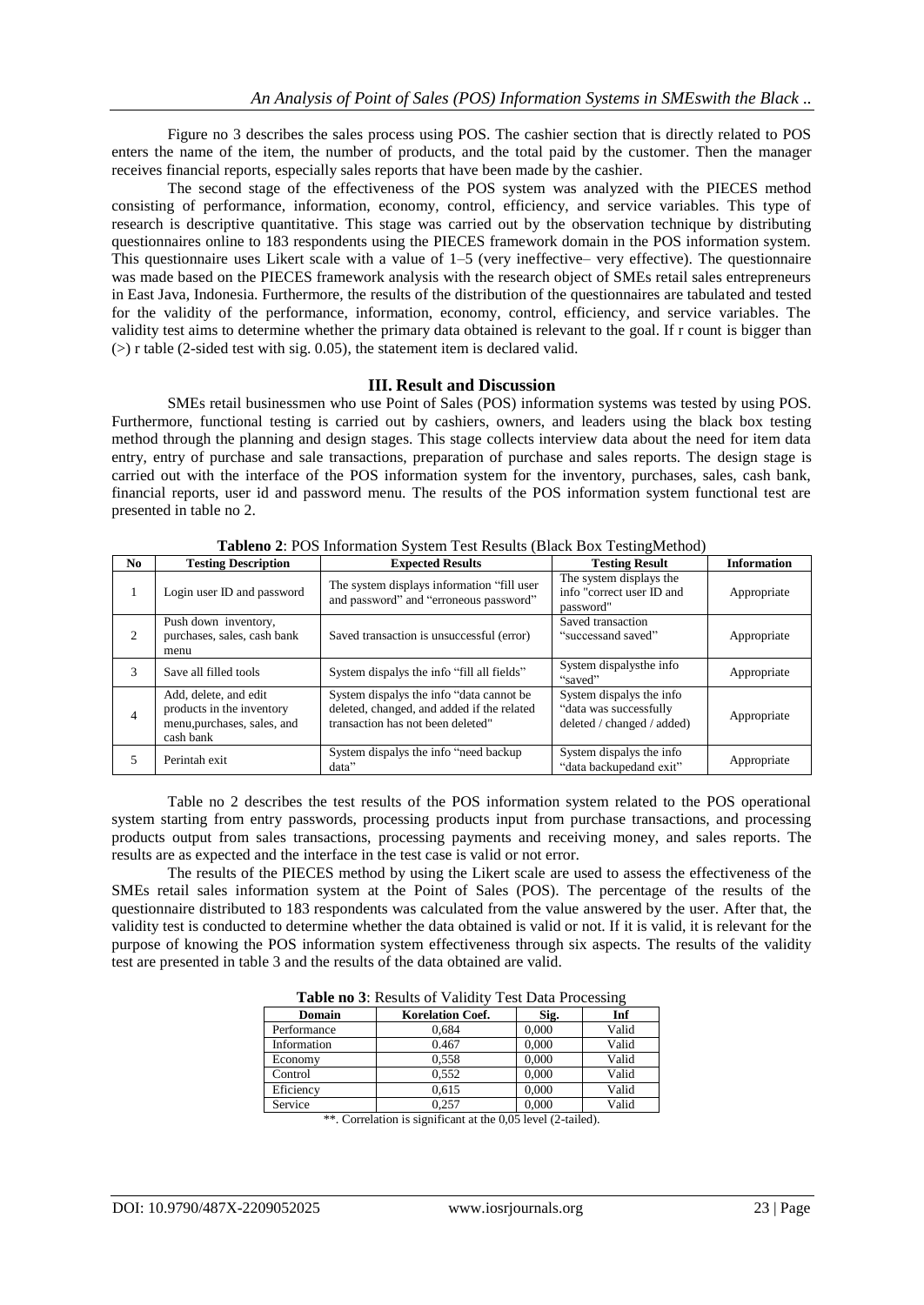|             | Scale $(\% )$ |      |       |       |       |
|-------------|---------------|------|-------|-------|-------|
| Aspect      |               | 2    |       |       |       |
| Performance |               |      | 30,1% | 50,8% | 19,1% |
| Information |               | 0.5% | 26,8% | 47,5% | 25,1% |
| Economy     |               |      | 19,7% | 50,8% | 29,5% |
| Control     |               |      | 27,3% | 43.2% | 29,5% |
| Eficiency   |               | 0,5% | 24,6% | 48,1% | 26,8% |
| Service     | ۰             | 1,1% | 23%   | 60,1% | 15,8% |
| Rata-rata   | 0             | 1%   | 25%   | 50%   | 24%   |

**Table no 4**: Hasil Tabulasi Data (%) Metode PIECES

Table no 4 presents the percentage of tabulated data results from 183 respondents' answers to the questionnaire on a scale of 1-5 (very ineffective to very effective). It was explained that the biggest performance aspect was 50.8%. It shows that the performance of the Point of Sales (POS) information system was effective for the process of productsdata entry, sales transaction entry, payment entry from customers. In addition, financial reports were faster and errors were minimal. The biggest information aspect is 47.5%, it indicates the information generated from the use of POS is very effective with regard to incoming and outgoing products data, transaction report information, and profit information obtained by SMEs. Meanwhile, the biggest economic aspect is 50.8%. It means that economically the use of POS is very effective in obtaining financial information that is comparable to the cost of a POS information system procurement. Next, the biggest control aspect is 43.2% which means that the control of the POS information system use is very effective in using passwords, controlling duplicate numbers of transaction numbers, data backup facilities, and inventory control. In addition, the biggest efficiency aspect is on a scale of four at 48.1%. It describes the efficiency of using POS is very effective in terms of cost and time efficiency, data search and processing and the number of employees needed to operate the Accurate software. Finally, the biggest service aspect is on a scale of four at 60.1%, which means that the results of using the POS information system are very effective in relation to customers to obtain proof of transactions and sales report information for the owner or leader.

Based on the description above, the highest level of effectiveness is from the six aspects, which is the service aspect, which means that the cashier service provides financial reports, especially sales reports to the owner or manager, which will make it easier to make policies related to the procurement of products to be sold. In addition, cashiers find the effectiveness of using the POS information system because it can provide faster service in the process of receiving payments from customers.

#### **IV. Conclusion**

The results of the functional test of the SMEs retail sales information system with Point of Sales (POS) do not show invalid and the interface in the POS is as expected, which can help complete the activities of the EDP section for data entry of products, entry of sales transactions and financial reports in particular sales reports.The owner or leader is easy to see the results of financial reports. The Point of Sales (POS) information system used by SMEs is effective from the performance aspects, the information generated, expenses for POS procurement. Furthermore, the POS can be control byhaving a password and transaction error info, in terms of costs incurred and time taken for use. In short, POS is acceptable because the service is faster for speed of obtaining transaction receipts and sales report.

The highest level of effectiveness is the service aspect because the main key to the effectiveness of the SOP sales information system for SMEs lies in the cashier service providing financial reports to the owner or leader. Services provide the sales transaction process with customersfaster and with fewer errors.

#### **References**

[1]. Andarwati, M., Zuhroh, D., & Amrullah, F. (2019). End User Satisfaction of Accounting Information System (AIS) Mobile Based for Small Medium Enterprises (SMEs): Actual Usage and TAM Approach. *Journal of Development Research*, *3*(2), 37-42.

[2]. Andarwati, M., Nirwanto, N., & Darsono, J. T. (2018). Analysis of factors affecting the successof accounting information systems based on information technology on SME managementsas accounting informationend user. *EJEFAS Journal*, (98), 97-102.

- [3]. *Bersaing Perusahaan dan Organisasi Modern*. Penerbit Andi.Fatah, H. Al. (2008). Analisis dan perancangan sistem informasi. Yogyakarta: Andi Offset.
- [4]. Khan, M. E. (2011). Different Approaches to Black Box Testing Technique for Finding Errors. *International Journal of Software Engineering & Applications*, *2*(4), 31.
- [5]. Kosasi, S. (2019). Perancangan Sistem Informasi Integrasi Aplikasi Point of Sale Mini Market. *TECHSI-Jurnal Teknik Informatika*, *7*(1), 69-102.
- [6]. Kumar, M., Singh, S. K., & Dwivedi, R. K. (2015). A comparative study of black box testing and white box testing techniques. *International Journal of Advance Research in Computer Science and Management Studies*, *3*(10), 32-44.
- [7]. Latif, A. (2015). Implementasi Kriptografi Menggunakan Metode Advanced Encryption Standar (AES) Untuk Pengamanan Data Teks. *MUSTEK ANIM HA*, *4*(2), 163-172.
- [8]. Marisa, F., & Yuarita, T. G. (2017). Perancangan Aplikasi Point of Sales (POS) Berbasis Web Menggunakan Metode Siklus Hidup Pengembangan Sistem. *Jurnal Teknologi dan Manajemen Informatika*, *3*(2).